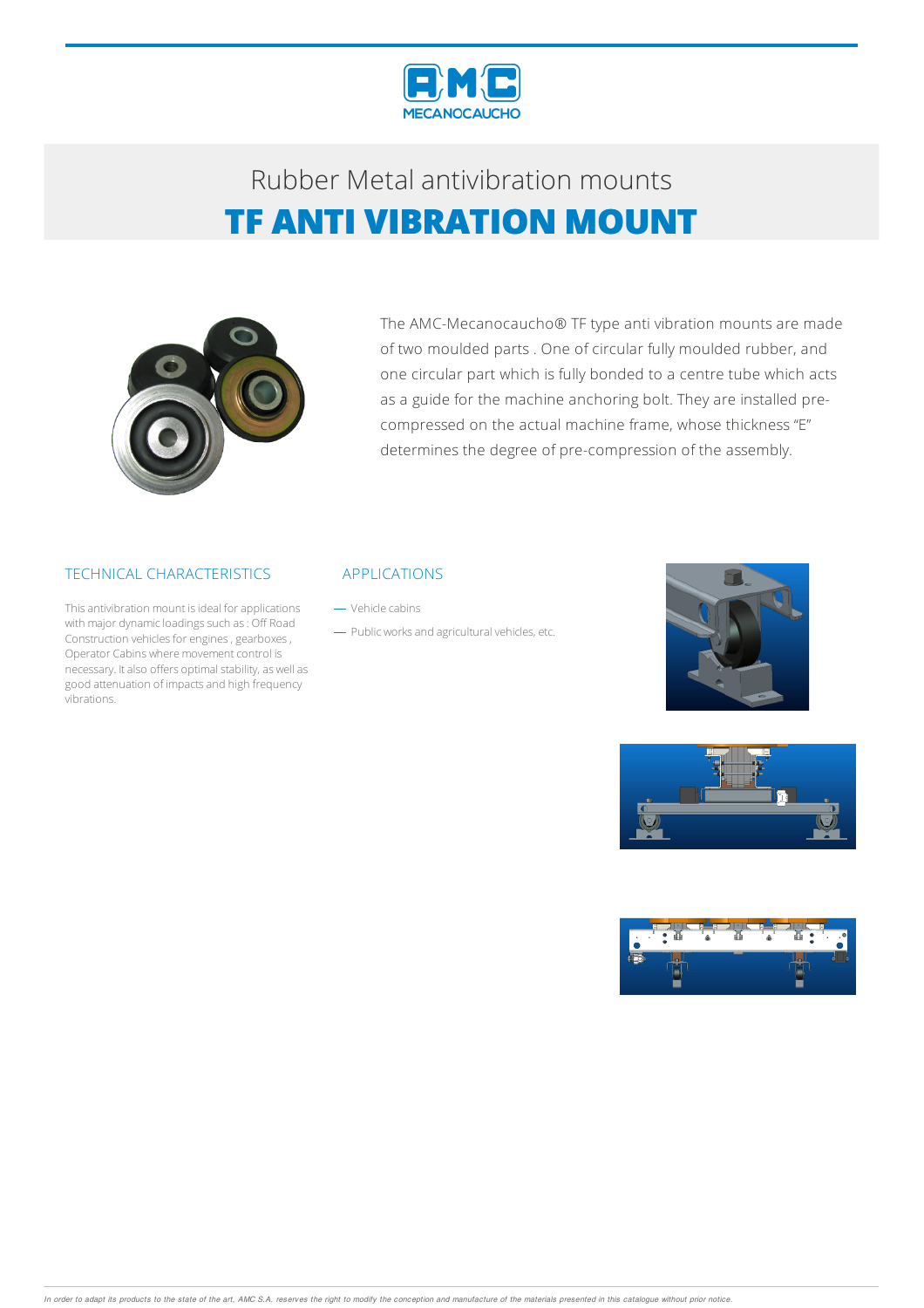

# Rubber Metalantivibration mounts **TF ANTI VIBRATION MOUNT**

DRAWINGS







## DIMENSIONS

| <b>Type</b>   | A<br>(mm.) | B<br>(mm.) | (mm.) | D<br>(mm.) | Ε<br>(mm.) | $\mathbf{r}$<br>(mm.) | <b>WASHER</b> | <b>Shore</b> | Max. Load<br>(kg.) | Code   |
|---------------|------------|------------|-------|------------|------------|-----------------------|---------------|--------------|--------------------|--------|
| <b>TF 55</b>  | 55         | 39,4       | 16,2  | 16,4       | $\sim$     | 10                    | 611056        | 45           | 80                 | 138061 |
|               |            |            |       |            |            |                       |               | 60           | 175                | 138063 |
| <b>TF 100</b> | 100        | 56         | 24    | 30,5       | 40         | 25                    | 606484        | 40 Sh        | 190                | 137365 |
|               |            |            |       |            |            |                       |               | 50 Sh        | 280                | 137366 |
|               |            |            |       |            |            |                       |               | 60 Sh        | 390                | 137363 |
|               |            |            |       |            |            |                       |               | 70 Sh        | 800                | 137364 |
| <b>TF 105</b> | 105        | 75         | 16    | 29         | 38         | 20                    | 606481        | 40 Sh        | 160                | 137381 |
|               |            |            |       |            |            |                       |               | 50 Sh        | 200                | 137382 |
|               |            |            |       |            |            |                       |               | 60 Sh        | 275                | 137383 |
|               |            |            |       |            |            |                       |               | 70 Sh        | 360                | 137384 |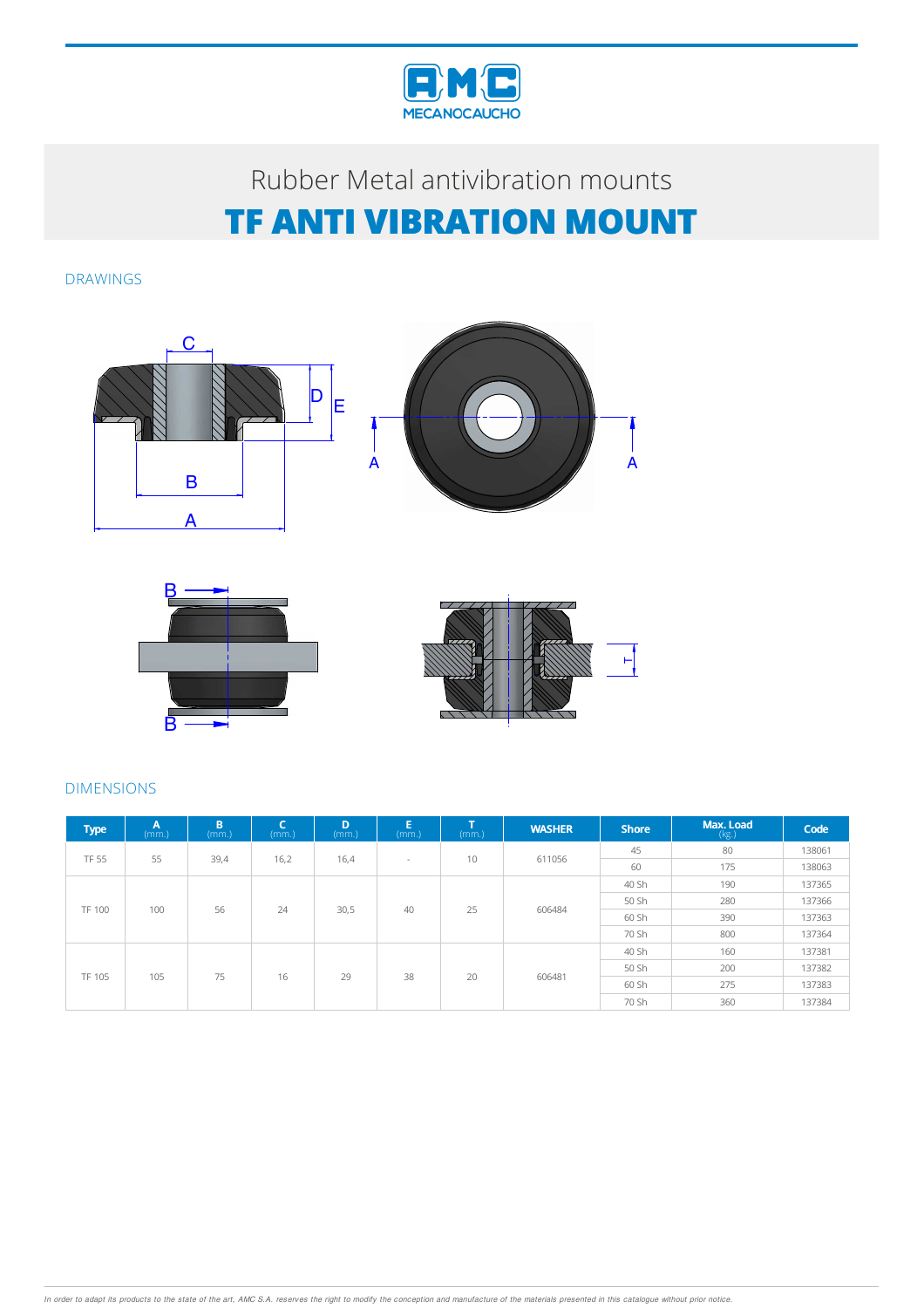

# Rubber Metal antivibration mounts **TF ANTI VIBRATION MOUNT**

### ELASTICAL PROPERTIES